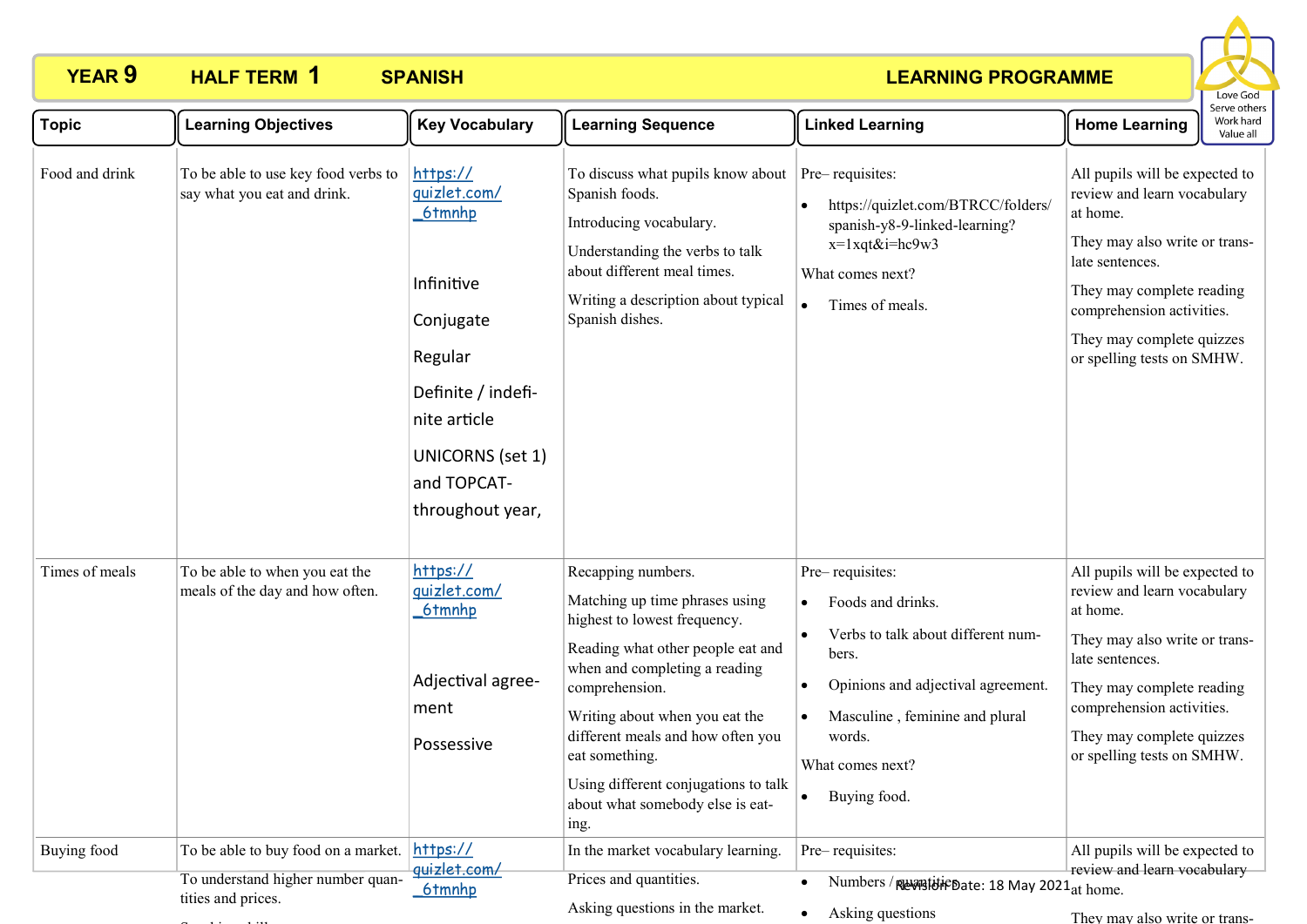### **LEARNING PROGRAMME**



| <b>Topic</b>                                                                          | <b>Learning Objectives</b>                                                                                                                                                                                                                                                                                               | <b>Key Vocabulary</b>                                                                       | <b>Learning Sequence</b>                                                                                                                                                                                                                                                                                                                                              | <b>Linked Learning</b>                                                                                                                                                                                                                              | <b>Home Learning</b>                                                                                                                                                                                                                               | כו אב חנוובו<br>Work hard<br>Value all |
|---------------------------------------------------------------------------------------|--------------------------------------------------------------------------------------------------------------------------------------------------------------------------------------------------------------------------------------------------------------------------------------------------------------------------|---------------------------------------------------------------------------------------------|-----------------------------------------------------------------------------------------------------------------------------------------------------------------------------------------------------------------------------------------------------------------------------------------------------------------------------------------------------------------------|-----------------------------------------------------------------------------------------------------------------------------------------------------------------------------------------------------------------------------------------------------|----------------------------------------------------------------------------------------------------------------------------------------------------------------------------------------------------------------------------------------------------|----------------------------------------|
| Healthy and un-<br>healthy lifestyle                                                  | To be able to give opinions about<br>what we eat and why.<br>To recognise adjectives relating to<br>healthy and unhealthy foods.                                                                                                                                                                                         | https://<br>quizlet.com/<br>6tmnhp<br>Justify<br>Conjugation                                | Vocabulary learning and categoris-<br>ing healthy and unhealthy foods<br>and adjectives.<br>Saying what other people eat and<br>drink and whether it is healthy.                                                                                                                                                                                                      | Pre-requisites:<br>Extended opinions and justifications.<br>Time phrases.<br>$\bullet$<br>Different verb conjugations.<br>$\bullet$<br><b>PSHE</b><br>$\bullet$<br>What comes next?<br>Visit to a restaurant.<br>$\bullet$                          | All pupils will be expected to<br>review and learn vocabulary<br>at home.<br>They may also write or trans-<br>late sentences.<br>They may complete reading<br>comprehension activities.<br>They may complete quizzes<br>or spelling tests on SMHW. |                                        |
| Visit to a restaurant.<br>The simple future<br>and using all three<br>tenses covered. | To extend our food vocabulary.<br>To understand how to form the<br>preterite tense and use it with food<br>and drink.<br>Describing a meal with a celebrity/<br>date using the preterite tense.<br>To be able to use the future tense<br>when talking about food.<br>To be able to talk about food using<br>three tenses | https://<br>quizlet.com/<br>6tmnhp<br>Preterite<br>Conjugation<br>Tense<br>Time frame       | Looking at different foods and vo-<br>cabulary.<br>Practise role plays as a class.<br>Writing and performing own role<br>play for ordering in a restaurant.<br>And including problems and solu-<br>tions.<br>Reading comprehension on a meal<br>out using the preterite tense.<br>Gaining confidence using the pret-<br>erite tense with different conjuga-<br>tions. | Pre-requisites:<br>Role plays.<br>$\bullet$<br>The preterite tense.<br>Speaking and listening skills.<br>Different verb conjugations.<br>$\bullet$<br>Prices.<br>What comes next?<br>Use of 3 tenses.<br>$\bullet$<br>Understanding a Spanish film. | All pupils will be expected to<br>review and learn vocabulary<br>at home.<br>They may also write or trans-<br>late sentences.<br>They may complete reading<br>comprehension activities.<br>They may complete quizzes<br>or spelling tests on SMHW. |                                        |
| The simple future<br>and using all three<br>tenses covered.                           | To be able to use the future tense<br>when talking about food.<br>To be able to talk about food using<br>three tenses                                                                                                                                                                                                    | https://<br>quizlet.com/<br>6tmnhp<br>Tense-present/<br>preterite<br>Conjugation<br>Justify | Forming the simple future tense.<br>Translations using the three tenses.<br>Extended written piece of work<br>using the three tenses, opinions,<br>conjugations and justifications.                                                                                                                                                                                   | Pre-requisites:<br>Healthy and unhealthy foods/drinks/<br>Opinions and justifications.<br>The present and preterite tense.<br>Different verb conjugations.<br>Time phrases.<br>What comes next?                                                     | All pupils will be expected to<br>review and learn vocabulary<br>at home.<br>They may also write or trans-<br>late sentences.<br>They may complete reading<br>comprehension activities.<br>They may complete quizzes<br>or spelling tests on SMHW. |                                        |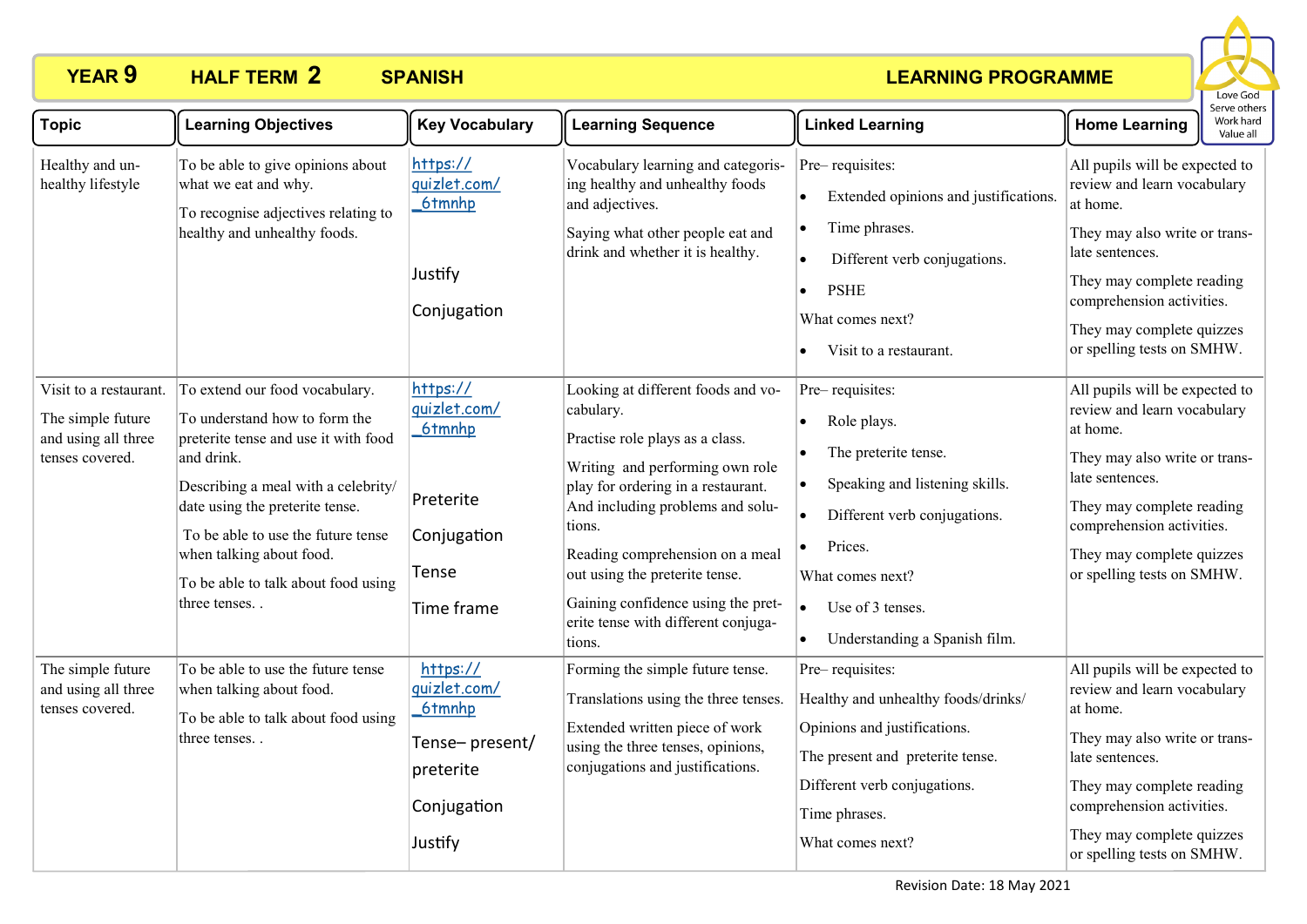### **LEARNING PROGRAMME**



| <b>Topic</b>                    | <b>Learning Objectives</b>                                                                                                                                                                                                                                                                                                                                                      | <b>Key Vocabulary</b>                                                                                                                                                                          | <b>Learning Sequence</b>                                                                                                                                                                                                                                                                                                                                                                                                                               | <b>Linked Learning</b>                                                                                                                                                                                                                                                                                                                                                                            | <b>Home Learning</b>                                                                                                                                                                                                                                                                                                                                                                                                                                                                                     | Work hard<br>Value all |
|---------------------------------|---------------------------------------------------------------------------------------------------------------------------------------------------------------------------------------------------------------------------------------------------------------------------------------------------------------------------------------------------------------------------------|------------------------------------------------------------------------------------------------------------------------------------------------------------------------------------------------|--------------------------------------------------------------------------------------------------------------------------------------------------------------------------------------------------------------------------------------------------------------------------------------------------------------------------------------------------------------------------------------------------------------------------------------------------------|---------------------------------------------------------------------------------------------------------------------------------------------------------------------------------------------------------------------------------------------------------------------------------------------------------------------------------------------------------------------------------------------------|----------------------------------------------------------------------------------------------------------------------------------------------------------------------------------------------------------------------------------------------------------------------------------------------------------------------------------------------------------------------------------------------------------------------------------------------------------------------------------------------------------|------------------------|
| Understanding a<br>Spanish film | Type of programmes To be able to name different types<br>of programmes.<br>To be able to talk about different<br>types of films.<br>To be able to say when we watch<br>particular programmes or films.<br>To be able to make comparisons.<br>To be able to understand and re-<br>view the film 'Voces Inocentes' in<br>Spanish.<br>To use the preterite and imperfect<br>tense. | https://quizlet.com/<br>_6utvv8<br>Comparatives<br>Tense<br>Preterite<br>Tense<br>Justify<br>https://quizlet.com/<br>6utvv8<br>Tense-preterite/per-<br>fect/ future<br>Conjugate<br>Time frame | Introduction of vocabulary.<br>Looking at 'ver' in the present<br>tense.<br>Speaking focus on asking what<br>pupils like to watch and when us-<br>ing time phrases.<br>'Ver' in the preterite tense and<br>looking at comparisons.<br>To watch and understand a Spanish Pre-requisites:<br>film and complete reading exercis-<br>es on it.<br>To review the preterite and imper-<br>fect tense.<br>To write a review on the film<br>'Voces Inocentes'. | Pre-requisites:<br>The present tense.<br>$\bullet$<br>Opinions.<br>$\bullet$<br>Questions.<br>Time.<br>What comes next?<br>Looking at a Spanish film and using<br>the vocabulary/ tenses to write a re-<br>view.<br>The preterite tense.<br>Speaking and listening skills.<br>Different verb conjugations.<br>I.<br>What comes next?<br>Technology and free time activities.<br>The future tense. | All pupils will be expected to<br>review and learn vocabulary<br>at home.<br>They may also write or trans-<br>late sentences.<br>They may complete reading<br>comprehension activities.<br>They may complete quizzes<br>or spelling tests on SMHW.<br>All pupils will be expected to<br>review and learn vocabulary<br>at home.<br>They may also write or trans-<br>late sentences.<br>They may complete reading<br>comprehension activities.<br>They may complete quizzes<br>or spelling tests on SMHW. |                        |
| Technology                      | To be able to talk about our online<br>habits.<br>To describe our use of technology<br>and media in the present tense.<br>To improve reading skills.<br>To work on speaking skills.                                                                                                                                                                                             | https://quizlet.com/<br>6utvv8<br>Present, preterite and<br>future tense<br>Stem, conjugate, regu-<br>lar, irregular, complex<br>structure                                                     | Introduction of vocabulary.<br>Recapping present tense rules.<br>Completing translations and read-<br>ing activities/ past paper questions<br>on the topic.<br>Recapping the preterite tense rules<br>with regular verbs.<br>Writing on describing what you<br>use technology for in three tenses.                                                                                                                                                     | Pre-requisites:<br>The present and preterite tenses.<br>۱e<br>Time phrases.<br>Opinions.<br>lo<br>What comes next?<br>The topic of health.                                                                                                                                                                                                                                                        | All pupils will be expected to<br>review and learn vocabulary<br>at home.<br>They may also write or trans-<br>late sentences.<br>They may complete reading<br>comprehension activities.<br>They may complete quizzes<br>or spelling tests on SMHW.                                                                                                                                                                                                                                                       |                        |

Looking at role plays, photo cards and speaking questions to comRevision Date: 18 May 2021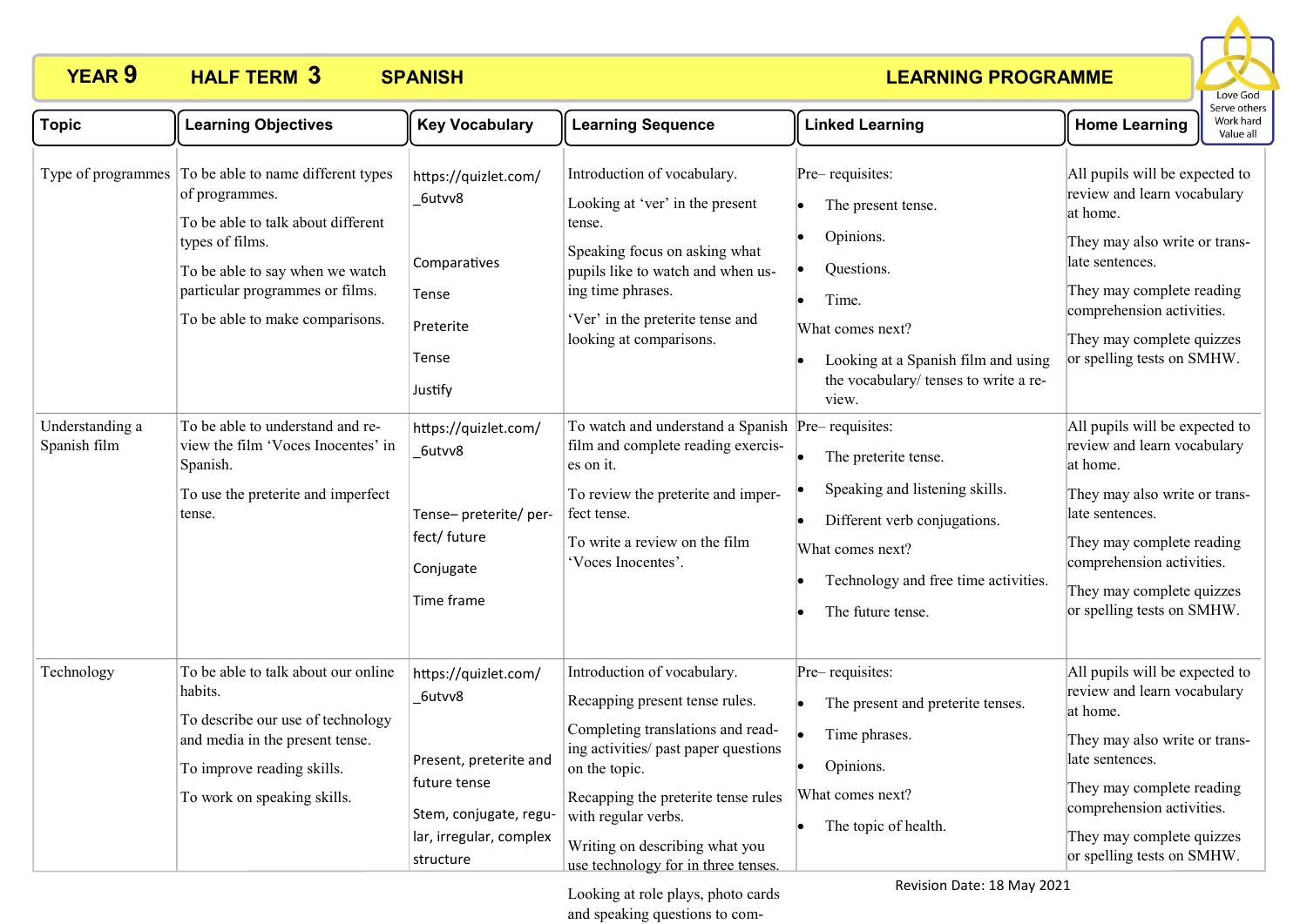### **LEARNING PROGRAMME**



| <b>Topic</b>                | <b>Learning Objectives</b>                                                                                                        | <b>Key Vocabulary</b>                                                   | <b>Learning Sequence</b>                                                                                                                                                                                                                                | <b>Linked Learning</b>                                                                                                                     | <b>Home Learning</b>                                                                                                                                                                                                                               | Work hard<br>Value all |
|-----------------------------|-----------------------------------------------------------------------------------------------------------------------------------|-------------------------------------------------------------------------|---------------------------------------------------------------------------------------------------------------------------------------------------------------------------------------------------------------------------------------------------------|--------------------------------------------------------------------------------------------------------------------------------------------|----------------------------------------------------------------------------------------------------------------------------------------------------------------------------------------------------------------------------------------------------|------------------------|
| Body parts and ill-<br>ness | To be able to say the different body<br>parts.<br>To say which body parts are hurt-<br>ing.<br>To say how long you have been ill. | https://quizlet.com/<br>6utwsq<br>Intensifier<br>Passive<br>Comparative | Introduction of body parts and oth-<br>er illnesses.<br>Understanding 'me duele/n'<br>Looking at the festival of San Fer-<br>min and La Tomatina and describ-<br>ing an image of injuries.<br>Being able to describe how long<br>you have been ill for. | Pre-requisites:<br>Time phrases<br>Role plays<br>$\bullet$<br>What comes next?<br>To be able to give advice.<br>$\bullet$                  | All pupils will be expected to<br>review and learn vocabulary<br>at home.<br>They may also write or trans-<br>late sentences.<br>They may complete reading<br>comprehension activities.<br>They may complete quizzes<br>or spelling tests on SMHW. |                        |
| Remedies                    | To understand remedies and giving<br>advice.                                                                                      | https://quizlet.com/<br>_6utwsq                                         | Introduction of vocabulary.<br>Looking at role plays and giving<br>advice.<br>Matching up symptoms and reme-<br>dies.                                                                                                                                   | Pre-requisites:<br>Time phrases<br>$\bullet$<br>Body parts<br>$\bullet$<br>What comes next?<br>In the pharmacy and asking for ad-<br>vice. | All pupils will be expected to<br>review and learn vocabulary<br>at home.<br>They may also write or trans-<br>late sentences.<br>They may complete reading<br>comprehension activities.<br>They may complete quizzes<br>or spelling tests on SMHW. |                        |
| In the pharmacy             | To be able to ask for help in the<br>pharmacy.                                                                                    | https://quizlet.com/<br>_6utwsq                                         | To recap role plays and illness.<br>To write and perform own extended $\bullet$<br>role play and peer assess.<br>Looking at GCSE style role play<br>cards on this topic.                                                                                | Pre-requisites:<br>Role plays<br>• Time phrases<br>What comes next?<br>Living a healthy lifestyle.                                         | All pupils will be expected to<br>review and learn vocabulary<br>at home.<br>They may also write or trans-<br>late sentences.<br>They may complete reading<br>comprehension activities.<br>They may complete quizzes<br>or spelling tests on SMHW. |                        |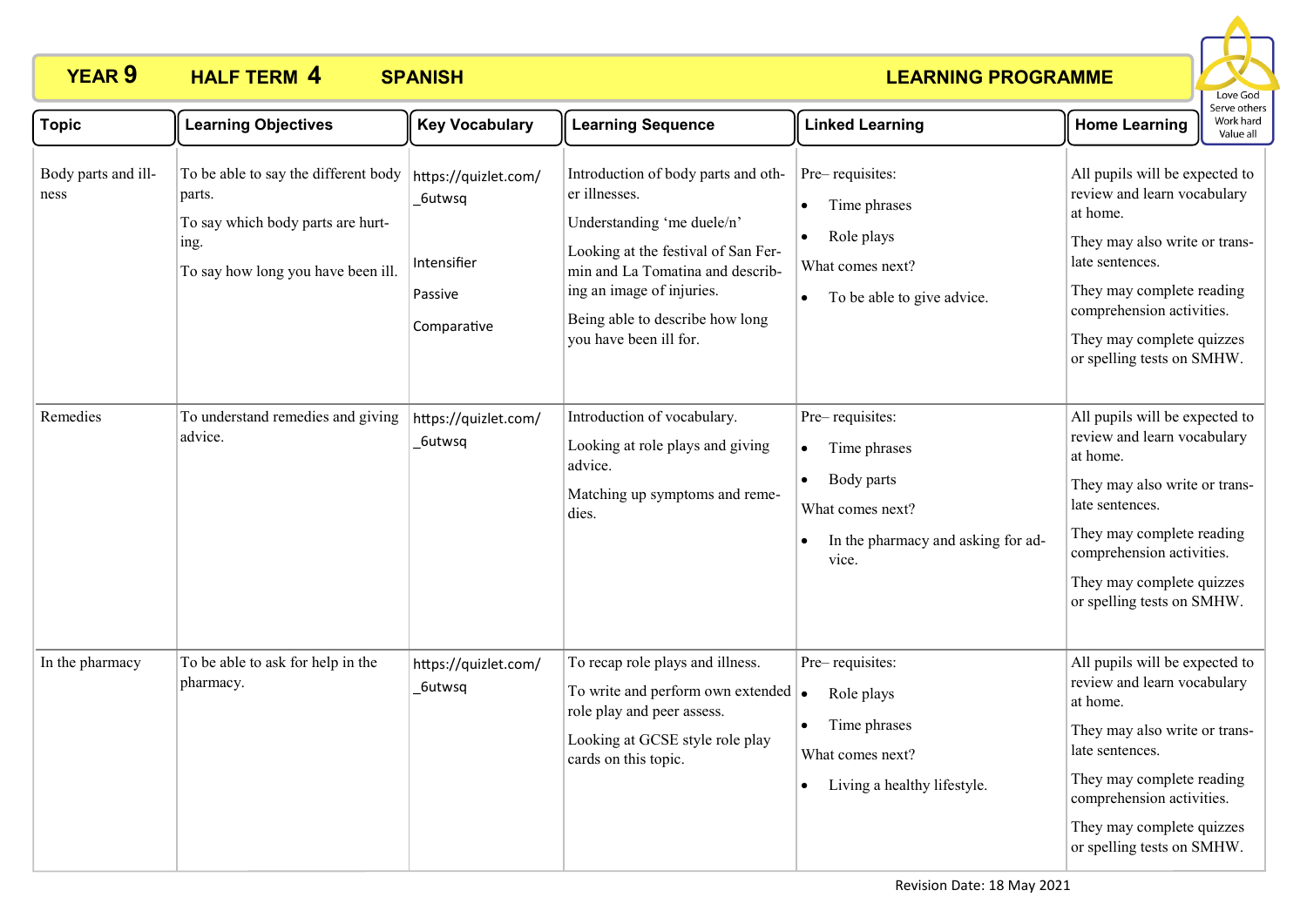### **LEARNING PROGRAMME**



| <b>Topic</b>       | <b>Learning Objectives</b>                                                                  | <b>Key Vocabulary</b>                                                                                | <b>Learning Sequence</b>                                                                                                                                                                                                                                                                                                              | <b>Linked Learning</b>                                                                                                                                      | Work hard<br><b>Home Learning</b><br>Value all                                                                                                                                                                                                     |
|--------------------|---------------------------------------------------------------------------------------------|------------------------------------------------------------------------------------------------------|---------------------------------------------------------------------------------------------------------------------------------------------------------------------------------------------------------------------------------------------------------------------------------------------------------------------------------------|-------------------------------------------------------------------------------------------------------------------------------------------------------------|----------------------------------------------------------------------------------------------------------------------------------------------------------------------------------------------------------------------------------------------------|
| Healthy lifestyle  | To be able to say how to lead a<br>healthy lifestyle.                                       | https://quizlet.com/<br>_6utwsq<br>Tense<br>Time frame<br>Superlative<br>Comparative                 | Introduction of vocabulary.<br>Looking at reading comprehension<br>tasks.<br>Recap of healthy and unhealthy<br>food from October half term.                                                                                                                                                                                           | Pre-requisites:<br>Body parts and illness.<br>$\bullet$<br>Time phrases.<br>PSHE.<br>Opinions.<br>$\bullet$<br>What comes next?<br>Writing in three tenses. | All pupils will be expected to<br>review and learn vocabulary<br>at home.<br>They may also write or trans-<br>late sentences.<br>They may complete reading<br>comprehension activities.<br>They may complete quizzes<br>or spelling tests on SMHW. |
| Using three tenses | Using three tenses to talk about<br>staying healthy.<br>To improve extended writing skills. | https://quizlet.com/<br>_6utwsq<br>Tense-present/pret-<br>erite, future, subjunc-<br>tive<br>Justify | Looking at how to form the simple<br>future tense.<br>Writing about how to stay healthy<br>in the future.<br>Comparing what a healthy and un-<br>healthy lifestyle looks like and<br>what you should $\prime$ should not do to<br>be healthy.<br>Completing a piece of writing<br>about how you can be healthier<br>using the tenses. | Pre-requisites:<br>The present tense.<br>The preterite tense.<br>Opinions<br>Time phrases<br>What comes next?<br>Assessing learning.<br>$\bullet$           | All pupils will be expected to<br>review and learn vocabulary<br>at home.<br>They may also write or trans-<br>late sentences.<br>They may complete reading<br>comprehension activities.<br>They may complete quizzes<br>or spelling tests on SMHW. |
| Assessments        | To assess learning.                                                                         | https://quizlet.com/<br>_6utwsq<br>Tense-present/pret-<br>erite<br>Justify                           | To complete a reading, writing and<br>listening assessment to assess<br>learning of the topic of 'health and<br>healthy lifestyle'                                                                                                                                                                                                    | Pre-requisites:<br>The present and preterite tense.<br>Opinions<br>$\bullet$<br>Time phrases<br>Body parts and illness<br>Food.<br>What comes next?         | All pupils will be expected to<br>review and learn vocabulary<br>at home.<br>They may also write or trans-<br>late sentences.<br>They may complete reading<br>comprehension activities.<br>They may complete quizzes<br>or spelling tests on SMHW. |

• The topic of evasion Date: 18 May 2021